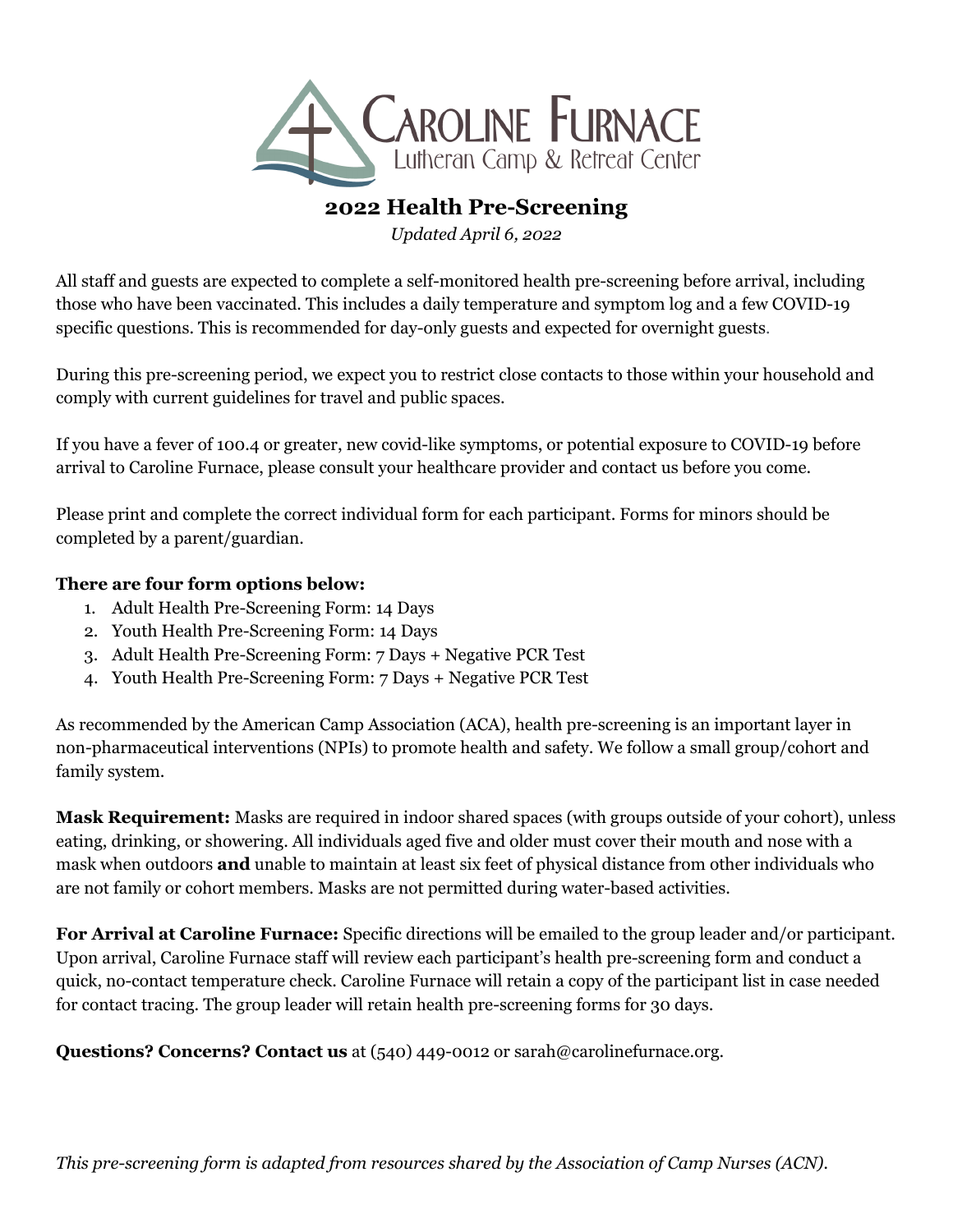| Participant Name:    | <b>Arrival Date:</b> |
|----------------------|----------------------|
| Contact Info: Email: | Phone:               |

# **Adult Health Pre-Screening Form: 14 Days**

Please record your temperature daily and indicate if any of the following symptoms are present. If you have a fever of 100.4 or greater or are experiencing any of the symptoms listed below, please contact your doctor and notify your group coordinator and/or Caroline Furnace before coming.

| <b>(Optional)</b> Have you gotten the COVID-19 vaccine? | Partial (1 of 2 doses) | Full $(2 \text{ of } 2 \text{ doses})$ |
|---------------------------------------------------------|------------------------|----------------------------------------|
|                                                         | <b>Booster</b>         | None                                   |

| Known Symptoms of COVID-19:        | <b>Please initial:</b>                                                                                                |
|------------------------------------|-----------------------------------------------------------------------------------------------------------------------|
| • New cough                        |                                                                                                                       |
| • Shortness of breath or           | 1. I have not been around anyone with any of the listed<br>symptoms or diagnosis of COVID-19 in the 14 days before my |
| difficulty breathing               | arrival to camp. Initial                                                                                              |
| • Fever of 100.4 or greater        |                                                                                                                       |
| $\cdot$ Chills                     | 2. No one in my household has been sick or shown symptoms                                                             |
| • Muscle Pain                      | in the 14 days before my arrival to camp. <b>Initial</b>                                                              |
| • Sore throat                      | 3. I have not flown or traveled out of state in the 14 days before                                                    |
| • New loss of taste or smell       | my arrival to camp. <b>Initial</b>                                                                                    |
| • Nausea / Vomiting / Stomach ache |                                                                                                                       |
| • Diarrhea                         | 4. I have adhered to our/my state's guidelines regarding                                                              |
| • Severe Headache                  | COVID-19. Initial                                                                                                     |

### **Start date of temperature/symptom screening:\_\_\_\_\_\_\_\_\_**

| Day (until arrival): | 14 | 13            | 12 | 11 | 10 |   | 8 |
|----------------------|----|---------------|----|----|----|---|---|
| Temperature/symptoms |    |               |    |    |    |   |   |
| Day (until arrival): |    | $\mathfrak b$ | 5  | 4  | 3  | റ |   |
| Temperature/symptoms |    |               |    |    |    |   |   |

My signature indicates that I completed this health screening daily to the best of my ability. I understand that *arriving at Caroline Furnace healthy is necessary for a safe experience for all those around me.*

Signature: \_\_\_\_\_\_\_\_\_\_\_\_\_\_\_\_\_\_\_\_\_\_\_\_\_\_\_\_\_\_\_\_\_\_\_\_Date:\_\_\_\_\_\_\_\_\_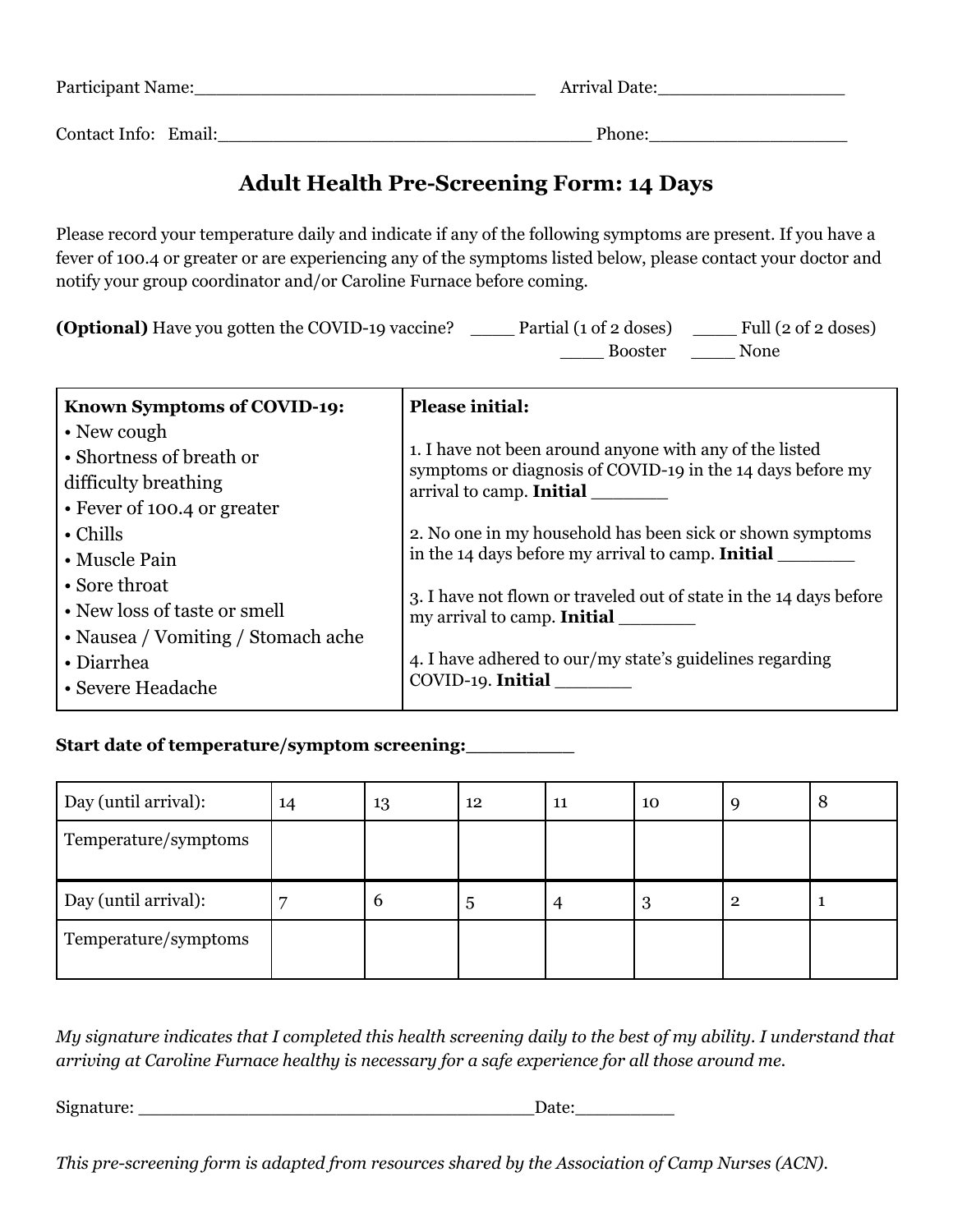| Participant Name:    | <b>Arrival Date:</b> |
|----------------------|----------------------|
| Contact Info: Email: | Phone:               |

### **Youth Health Pre-Screening Form: 14 Days**

Please record your temperature daily and indicate if any of the following symptoms are present. If you have a fever of 100.4 or greater or are experiencing any of the symptoms listed below, please contact your doctor and notify your group coordinator and/or Caroline Furnace before coming.

| <b>(Optional)</b> Have you gotten the COVID-19 vaccine? | Partial (1 of 2 doses) | Full $(2 \text{ of } 2 \text{ doses})$ |
|---------------------------------------------------------|------------------------|----------------------------------------|
|                                                         | <b>Booster</b>         | None                                   |

| Known Symptoms of COVID-19:        | <b>Please initial:</b>                                                                                                         |
|------------------------------------|--------------------------------------------------------------------------------------------------------------------------------|
| • New cough                        |                                                                                                                                |
| • Shortness of breath or           | 1. My child has not been around anyone with any of the listed<br>symptoms or diagnosis of COVID-19 in the 14 days before their |
| difficulty breathing               | arrival to camp. Initial                                                                                                       |
| • Fever of 100.4 or greater        |                                                                                                                                |
| $\cdot$ Chills                     | 2. No one in our household has been sick or shown symptoms                                                                     |
| • Muscle pain                      | in the 14 days before their arrival to camp. Initial                                                                           |
| • Sore throat                      | 3. My child has not flown or traveled out of state in the 14 days                                                              |
| • New loss of taste or smell       | before their arrival to camp. Initial                                                                                          |
| • Nausea / Vomiting / Stomach ache |                                                                                                                                |
| • Diarrhea                         | 4. My child has adhered to our/my state's guidelines regarding                                                                 |
| • Severe headache                  | COVID-19. Initial                                                                                                              |

### **Start date of temperature/symptom screening:\_\_\_\_\_\_\_\_\_**

| Day (until arrival): | 14 | 13 | 12 | 11 | 10 | Q | 8 |
|----------------------|----|----|----|----|----|---|---|
| Temperature/symptoms |    |    |    |    |    |   |   |
| Day (until arrival): |    | 6  | 5  | 4  | 3  | റ |   |
| Temperature/symptoms |    |    |    |    |    |   |   |

My signature indicates that we completed this health screening daily to the best of our ability. We understand that arriving at Caroline Furnace healthy is necessary for a safe experience for all those around me/them.

Signature: \_\_\_\_\_\_\_\_\_\_\_\_\_\_\_\_\_\_\_\_\_\_\_\_\_\_\_\_\_\_\_\_\_\_\_\_Date:\_\_\_\_\_\_\_\_\_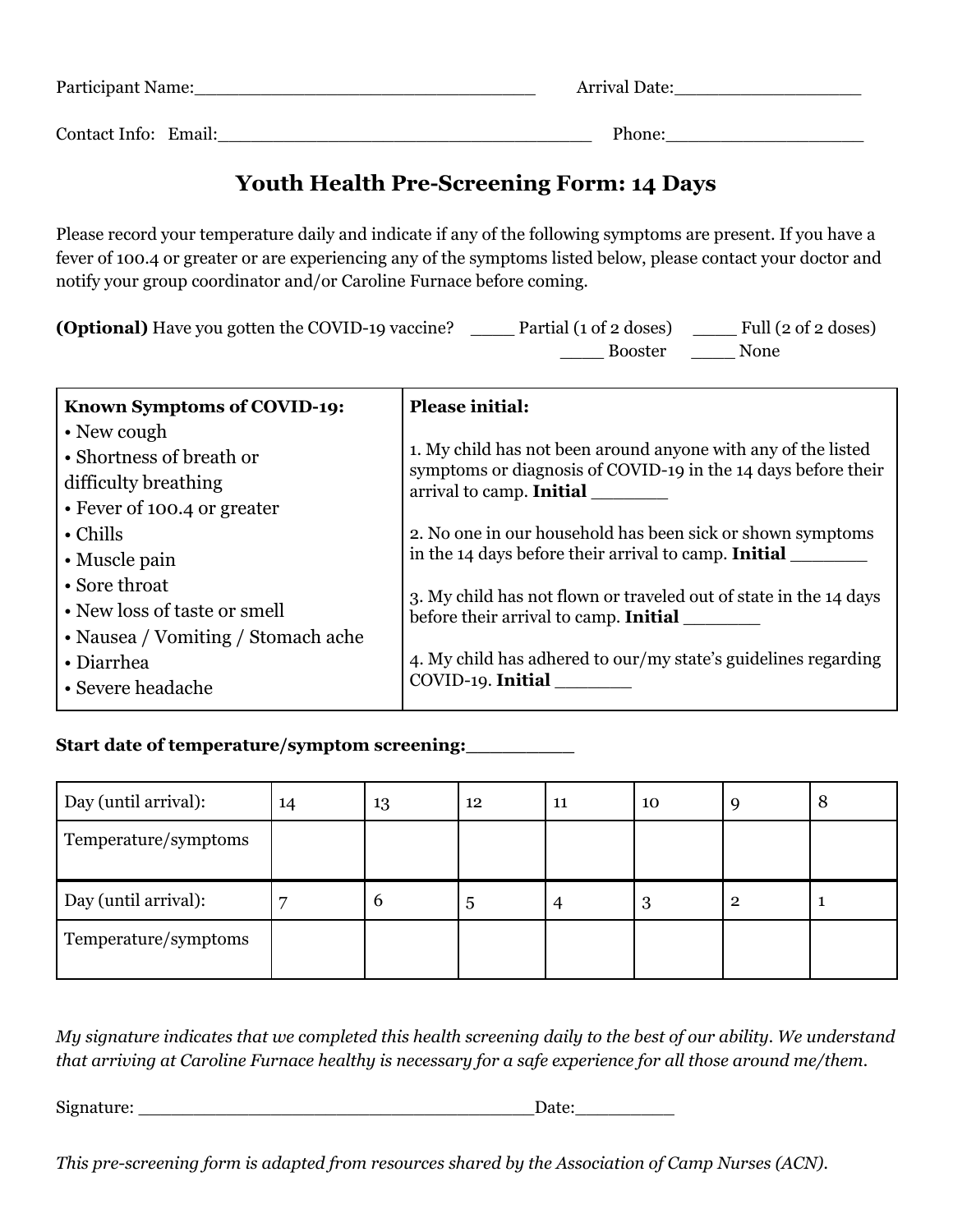| Participant Name:    | <b>Arrival Date:</b> |
|----------------------|----------------------|
| Contact Info: Email: | Phone:               |

# **Adult Health Pre-Screening Form: 7 Days + Negative PCR Test**

Please record your temperature daily and indicate if any of the following symptoms are present. If you have a fever of 100.4 or greater or are experiencing any of the symptoms listed below, please contact your doctor and notify your group coordinator and/or Caroline Furnace before coming.

| <b>(Optional)</b> Have you gotten the COVID-19 vaccine? | Partial (1 of 2 doses) | Full $(2 \text{ of } 2 \text{ doses})$ |
|---------------------------------------------------------|------------------------|----------------------------------------|
|                                                         | <b>Booster</b>         | None                                   |

| Known Symptoms of COVID-19:        | <b>Please initial:</b>                                                                                               |
|------------------------------------|----------------------------------------------------------------------------------------------------------------------|
| • New cough                        |                                                                                                                      |
| • Shortness of breath or           | 1. I have not been around anyone with any of the listed<br>symptoms or diagnosis of COVID-19 in the 7 days before my |
| difficulty breathing               | arrival to camp. Initial                                                                                             |
| • Fever of 100.4 or greater        |                                                                                                                      |
| $\cdot$ Chills                     | 2. No one in my household has been sick or shown symptoms                                                            |
| • Muscle pain                      | in the 7 days before my arrival to camp. Initial                                                                     |
| • Sore throat                      | 3. I have not flown or traveled out of state in the 7 days before                                                    |
| • New loss of taste or smell       | my arrival to camp. Initial                                                                                          |
| • Nausea / Vomiting / Stomach ache |                                                                                                                      |
| • Diarrhea                         | 4. I have adhered to our/my state's guidelines regarding                                                             |
| • Severe headache                  | COVID-19. Initial                                                                                                    |

### **Start date of temperature/symptom screening:\_\_\_\_\_\_\_\_\_**

| Day (until arrival): |  |  |  |  |
|----------------------|--|--|--|--|
| Temperature/symptoms |  |  |  |  |

### **Date of PCR/Molecular/72 hour COVID-19 test:**\_\_\_\_\_\_\_\_\_\_\_

Please bring a copy of your negative test result to show to Caroline Furnace staff at check-in.

My signature indicates that we completed this health screening daily to the best of our ability. I understand that arriving at Caroline Furnace healthy is necessary for a safe experience for all those around me/them.

| Sigr<br>$n \alpha$<br>v. |  |
|--------------------------|--|
|                          |  |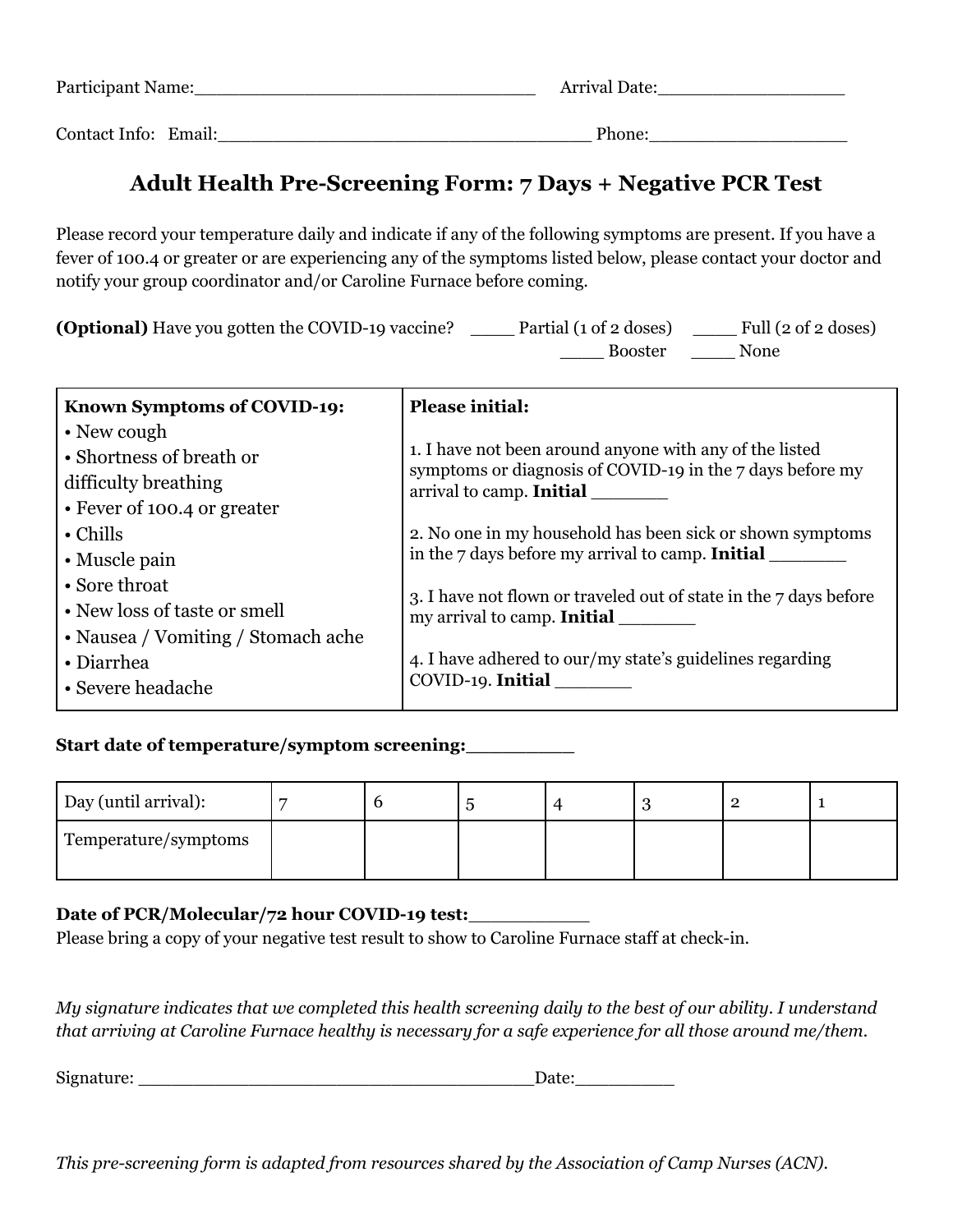| Participant Name:    | <b>Arrival Date:</b> |
|----------------------|----------------------|
| Contact Info: Email: | Phone:               |

# **Youth Health Pre-Screening Form: 7 Days + Negative PCR Test**

Please record your temperature daily and indicate if any of the following symptoms are present. If you have a fever of 100.4 or greater or are experiencing any of the symptoms listed below, please contact your doctor and notify your group coordinator and/or Caroline Furnace before coming.

| <b>(Optional)</b> Have you gotten the COVID-19 vaccine? | Partial (1 of 2 doses) | Full $(2 \text{ of } 2 \text{ doses})$ |
|---------------------------------------------------------|------------------------|----------------------------------------|
|                                                         | <b>Booster</b>         | None                                   |

| Known Symptoms of COVID-19:        | <b>Please initial:</b>                                                                   |
|------------------------------------|------------------------------------------------------------------------------------------|
| • New cough                        |                                                                                          |
| • Shortness of breath or           | 1. My child has not been around anyone with any of the listed                            |
| difficulty breathing               | symptoms or diagnosis of COVID-19 in the 7 days before their<br>arrival to camp. Initial |
| • Fever of 100.4 or greater        |                                                                                          |
| $\cdot$ Chills                     | 2. No one in our household has been sick or shown symptoms                               |
| • Muscle pain                      | in the 7 days before their arrival to camp. <b>Initial</b>                               |
| • Sore throat                      | 3. My child has not flown or traveled out of state in the 7 days                         |
| • New loss of taste or smell       | before their arrival to camp. Initial                                                    |
| • Nausea / Vomiting / Stomach ache |                                                                                          |
| • Diarrhea                         | 4. My child has adhered to our/my state's guidelines regarding                           |
| • Severe headache                  | COVID-19. Initial                                                                        |
|                                    |                                                                                          |

### **Start date of temperature/symptom screening:\_\_\_\_\_\_\_\_\_**

| Day (until arrival): |  |  |  |  |
|----------------------|--|--|--|--|
| Temperature/symptoms |  |  |  |  |

### **Date of PCR/Molecular/72 hour COVID-19 test:**\_\_\_\_\_\_\_\_\_\_\_

Please bring a copy of your negative test result to show to Caroline Furnace staff at check-in.

My signature indicates that we completed this health screening daily to the best of our ability. I understand that arriving at Caroline Furnace healthy is necessary for a safe experience for all those around me/them.

| Sigr<br>$n \alpha$<br>v. |  |
|--------------------------|--|
|                          |  |